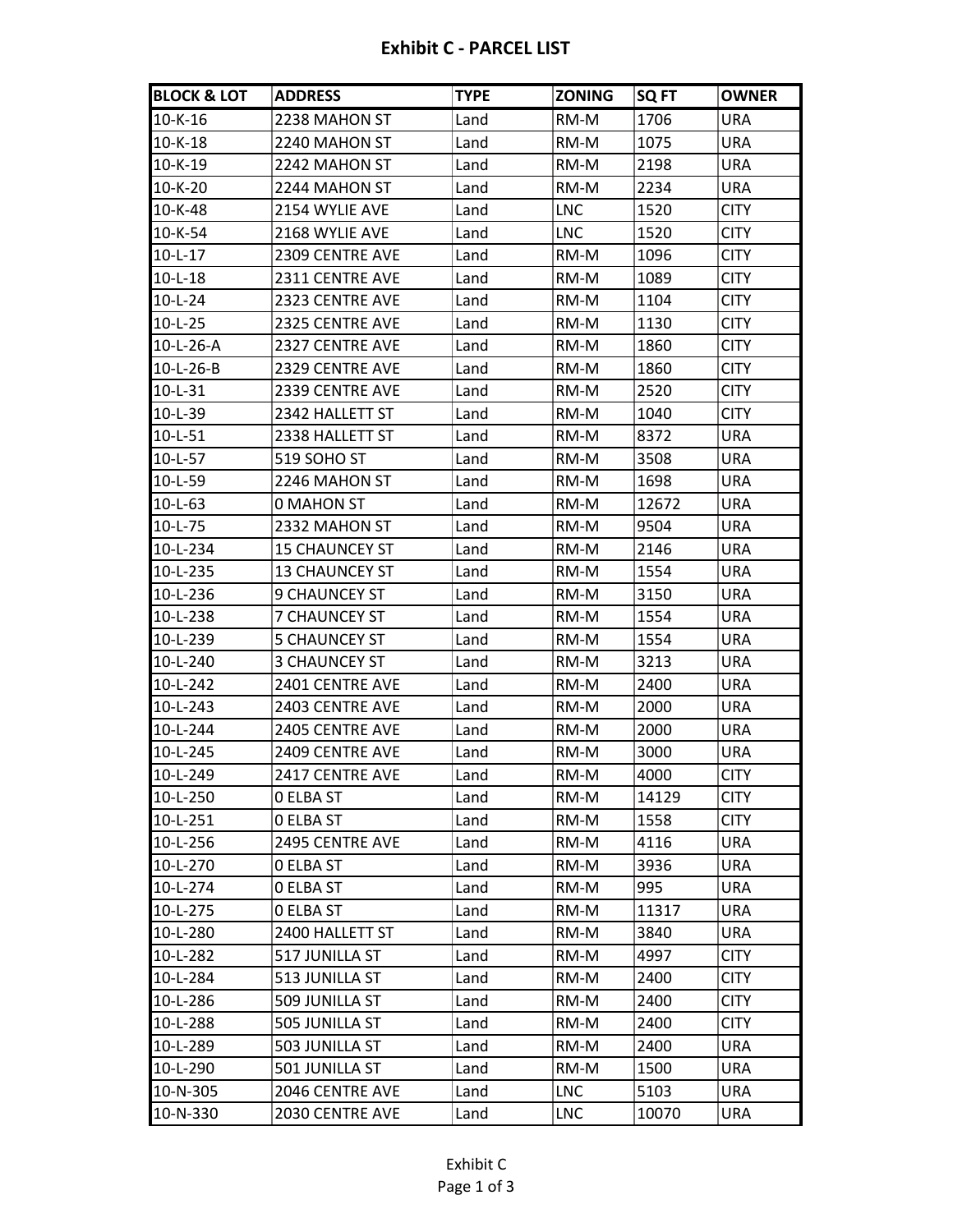## **Exhibit C - PARCEL LIST**

| <b>BLOCK &amp; LOT</b> | <b>ADDRESS</b>            | <b>TYPE</b>      | <b>ZONING</b> | SQ FT | <b>OWNER</b> |
|------------------------|---------------------------|------------------|---------------|-------|--------------|
| 10-N-339               | 412 COVEL WAY             | Land             | RM-M          | 1068  | URA          |
| 10-N-340               | 413 GROVE ST              | Land             | RM-M          | 2256  | <b>CITY</b>  |
| 10-N-344               | 403 GROVE ST              | <b>STRUCTURE</b> | RM-M          | 2256  | <b>URA</b>   |
| 10-N-345               | 401 GROVE ST              | <b>STRUCTURE</b> | RM-M          | 2256  | <b>URA</b>   |
| $10-P-30$              | 2153 CENTRE AVE           | Land             | <b>LNC</b>    | 1520  | URA          |
| $10-P-31$              | <b>2151 CENTRE AVE</b>    | Land             | <b>LNC</b>    | 1520  | URA          |
| $10-P-32*$             | 2149 CENTRE AVE           | Land             | <b>LNC</b>    | 1520  | URA          |
| 10-P-34                | 2137 CENTRE AVE           | Land             | <b>LNC</b>    | 1520  | <b>URA</b>   |
| $10-P-35$              | 2135 CENTRE AVE           | Land             | <b>LNC</b>    | 1520  | <b>URA</b>   |
| $10-P-36$              | 2133 CENTRE AVE           | Land             | <b>LNC</b>    | 1520  | <b>URA</b>   |
| $10-P-37$              | 2131 CENTRE AVE           | Land             | <b>LNC</b>    | 1530  | URA          |
| $10-P-38$              | <b>2129 CENTRE AVE</b>    | Land             | <b>LNC</b>    | 1520  | URA          |
| $10-P-39$              | 2127 CENTRE AVE           | Land             | <b>LNC</b>    | 1520  | URA          |
| $10-P-40$              | <b>O CENTRE AVE</b>       | Land             | <b>LNC</b>    | 1520  | <b>URA</b>   |
| $10-P-41$              | <b>O CENTRE AVE</b>       | Land             | <b>LNC</b>    | 1520  | <b>URA</b>   |
| $10-P-49$              | 2050 CENTRE AVE           | Land             | <b>LNC</b>    | 1701  | <b>URA</b>   |
| $10-P-63$              | <b>0 CLIFTON WAY</b>      | Land             | RM-M          | 14250 | URA          |
| 10-P-65                | 2051 ROSE ST              | Land             | RM-M          | 3600  | URA          |
| $10-P-68$              | 2043 ROSE ST              | Land             | RM-M          | 1272  | <b>URA</b>   |
| $10-P-69$              | 2037 ROSE ST              | Land             | RM-M          | 1267  | URA          |
| 10-P-70                | 2033 ROSE ST              | Land             | RM-M          | 1269  | <b>URA</b>   |
| 10-P-136               | <b>2224 CENTRE AVE</b>    | Land             | <b>LNC</b>    | 2880  | <b>CITY</b>  |
| 10-P-137               | 2217 LAPLACE ST           | Land             | <b>LNC</b>    | 2688  | <b>CITY</b>  |
| $10 - P - 138$         | 2220 CENTRE AVE           | Land             | <b>LNC</b>    | 3072  | <b>CITY</b>  |
| <b>10-P-186</b>        | 2117 ROSE ST              | Land             | RM-M          | 2142  | URA          |
| 10-P-187               | 2119 ROSE ST              | Land             | RM-M          | 2142  | URA          |
| 10-P-188               | 2121 ROSE ST              | Land             | RM-M          | 2142  | URA          |
| 10-P-189               | 2123 ROSE ST              | Land             | RM-M          | 2142  | URA          |
| $10 - P - 190$         | <b>2125 ROSE ST</b>       | Land             | RM-M          | 2142  | <b>URA</b>   |
| 10-P-211               | 2208 LAPLACE ST           | Land             | RM-M          | 1189  | <b>CITY</b>  |
| $10-P-212$             | 2210 LAPLACE ST           | Land             | RM-M          | 1105  | <b>CITY</b>  |
| 10-P-213               | 2212 LAPLACE ST           | Land             | RM-M          | 2178  | <b>CITY</b>  |
| 10-P-214               | 0 AVON WAY                | Land             | RM-M          | 2448  | <b>CITY</b>  |
| 10-P-215               | <b>O LAPLACE ST</b>       | Land             | RM-M          | 5760  | <b>CITY</b>  |
| $10-P-217$             | <b>0 LAPLACE ST</b>       | Land             | RM-M          | 25674 | <b>CITY</b>  |
| $10-P-223$             | 0 AVON WAY                | Land             | RM-M          | 683   | <b>CITY</b>  |
| <b>10-P-224</b>        | 9 AVON WAY                | Land             | RM-M          | 1343  | <b>CITY</b>  |
| 10-P-225               | 0 AVON WAY                | Land             | RM-M          | 203   | <b>CITY</b>  |
| 10-P-227               | <b>O KIRKPATRICK ST</b>   | Land             | RM-M          | 5653  | <b>CITY</b>  |
| 10-P-231**             | <b>O KIRKPATRICK ST</b>   | Land             | RM-M          | 2232  | <b>CITY</b>  |
| 10-P-234               | <b>221 KIRKPATRICK ST</b> | Land             | RM-M          | 3120  | <b>CITY</b>  |
| 10-P-236               | <b>219 KIRKPATRICK ST</b> | Land             | RM-M          | 2232  | <b>CITY</b>  |
| 10-P-241               | <b>215 KIRKPATRICK ST</b> | Land             | RM-M          | 2172  | <b>CITY</b>  |

\* denotes parcel with permanent 3ft easement along western side of parcel bordering 10-P-33

\*\* denotes parcel with auxiliary building